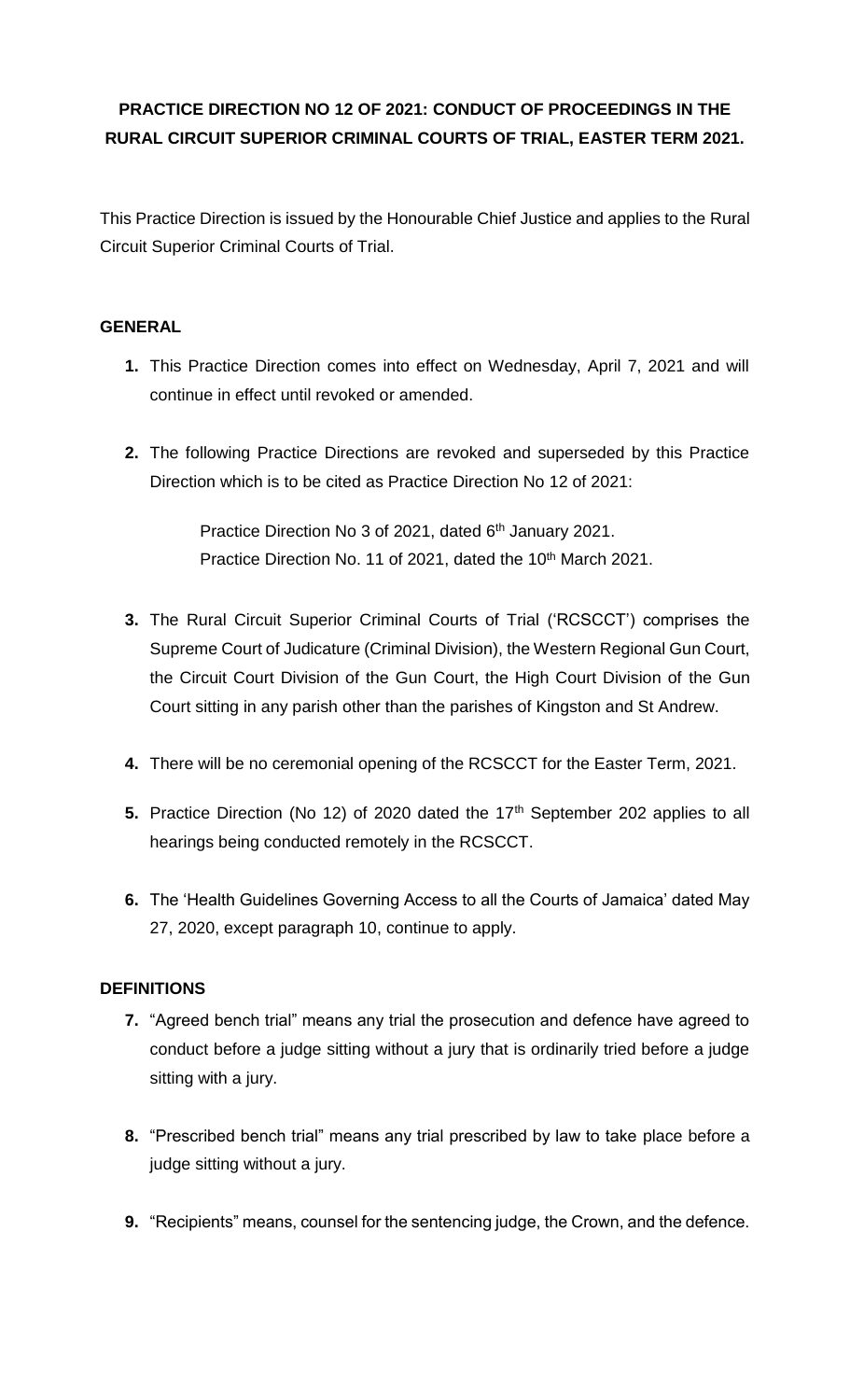- **10.**"Remote hearing" means, proceedings taking place by means of telephone conference call, video conferencing or any other form of electronic communication.
- **11.**"Remote location" means, any place other than inside the courtroom or chambers where a trial or hearing is taking place.
- **12.** The expression "virtual hearing" in Practice Direction (No 12) of 2020 dated 17<sup>th</sup> September 2020, is deleted where it appears and is replaced with the term "remote hearing" as defined in paragraph 10 above.

## **JURY TRIALS IN THE RCSCCT**

- **13.**Jury trials are suspended in **ALL** Rural Circuits Superior Criminal Courts of Trial, until further notice.
- **14.**In the absence of jury trials the emphasis will be on agreed and prescribed bench trials.

### **DISCHARGE OF JURORS**

- **15.**Jurors summoned for the period **April 7, 2021 to April 30, 2021** in the parishes of **St. Catherine, Clarendon**, **ARE NOT** required to attend and are excused without any risk of penalty.
- **16.**Jurors summoned for the period **April 19, 2021 to May 14, 2021** to serve in the parish of **Manchester, ARE NOT** required to attend and are excused without any risk of penalty**.**

### **OTHER TRIALS (PRESCRIBED AND AGREED BENCH TRIALS)**

- **17.**All agreed or prescribed bench trials in the RCSCCT are to proceed in accordance with the 'Health Guidelines Governing Access to all the Courts of Jamaica' dated May 27, 2020.
- **18.** The Judge must be present in open court.
- **19.**Counsel for the Crown and defence are to be present in open court.
- **20.**Other than the sentencing phase of a trial, the general rule is that defendants are to be present in open court.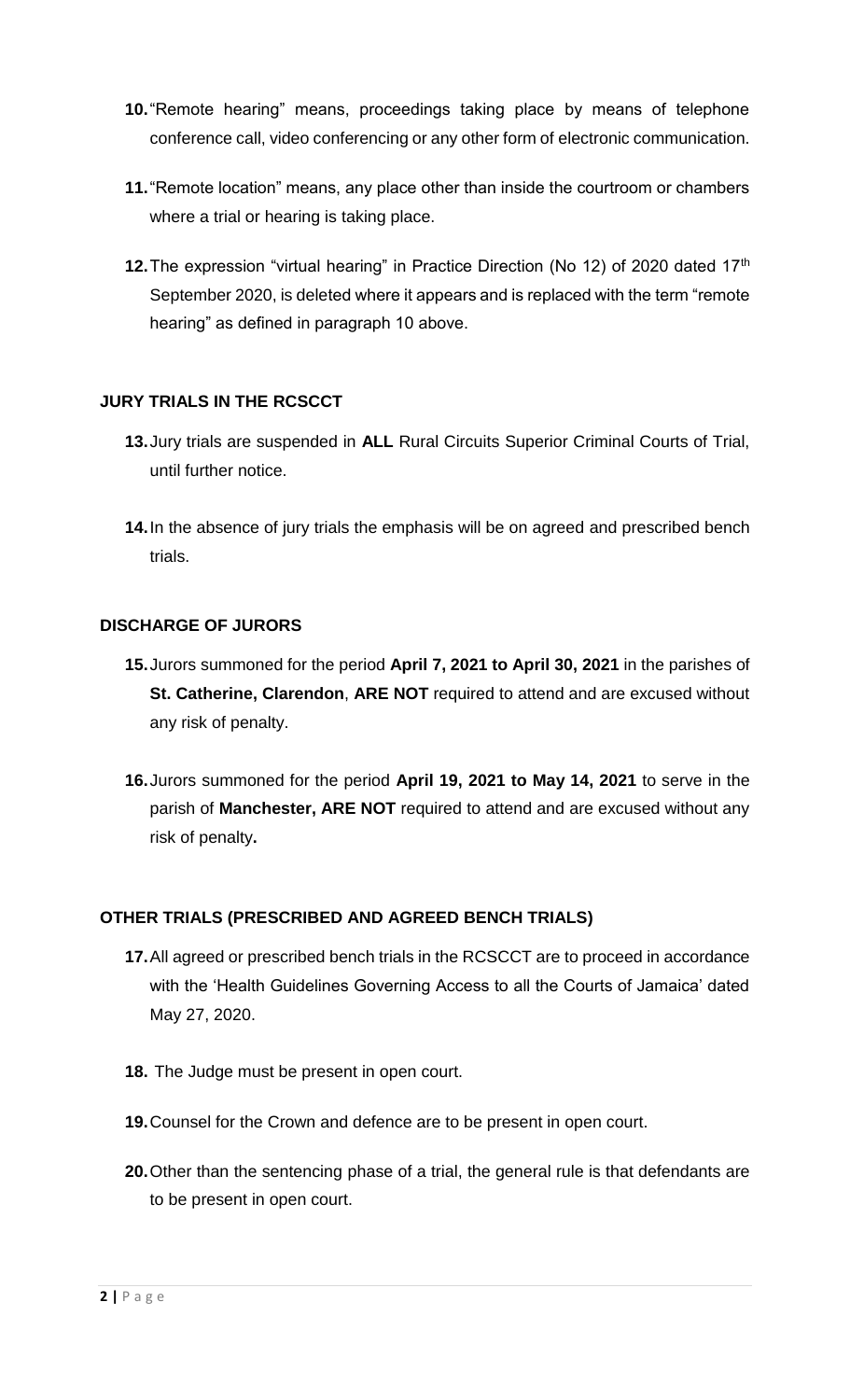- **21.**Any defendant in custody who wishes to enter a plea of guilty shall have his matter accommodated, regardless of the date the is scheduled for trial or any other type of hearing and such plea may be entered by way of remote hearing.
- **22.** Any defendant on bail who wishes to enter a plea of guilty, shall have his matter accommodated, regardless of the date the case is scheduled for trial or any other type of hearing, and must appear in person in open court to enter his plea.

### **PLEA AND CASE MANAGEMENT HEARINGS**

- 23. Practice Direction (No. 6) (Criminal), 2020 dated 30<sup>th</sup> of May 2020 applies to all plea and case management hearings.
- **24.** At all times during the plea and case management hearing, the Judge must be present in open court and where the hearing is to be held remotely, then the parties are to be connected to the court in which the Judge is present.
- **25.**Unless the Judge of the plea and case management court orders otherwise, defendants in custody are not to be taken to court and the plea and case management hearing will be conducted remotely.
- **26.**Where the defendant is in custody and the Crown intends to offer no evidence against the defendant, the defendant need not be present in open court and such hearing may be conducted remotely.
- **27.**Where the Crown intends to offer no evidence against a defendant who is on bail, the defendant must appear in person in open court.
- **28.**Paragraphs 21 and 22 apply to defendants in custody or on bail who are listed for plea and case management hearing as the case may be.
- **29.**Where a plea of guilty is to be entered, counsel for both the Crown and the defence must be present in open court, regardless of whether the defendant is on bail or in custody.

#### **SENTENCING**

- **30.**Subject to paragraphs 37, 38 and 39, the general rule is that the judge, counsel for the Crown, counsel for the defence, the defendant, and the court reporter are to be present in open court at the sentencing hearing.
- **31.**Notwithstanding paragraph 30, sentencing of persons in custody may take place by remote hearing where it is convenient and just to do so.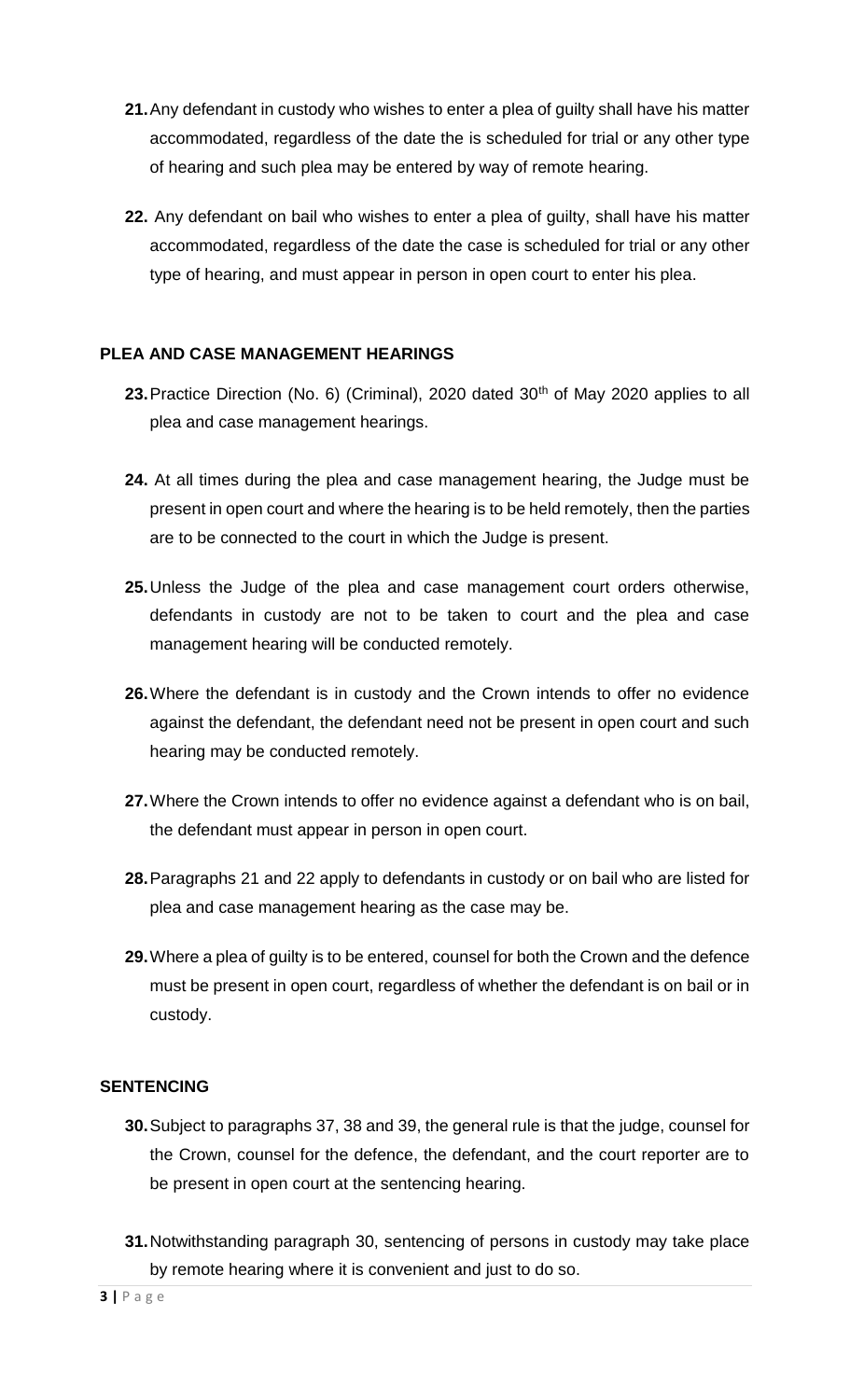- **32.**Any Social Enquiry Report (SER) requested by the court will be in the short form unless the judge specifically requests the long form of the report.
- **33.**Any SER requested is to be sent by the probation officer by way of electronic mail to the following email addresses for the respective parishes:

St. Catherine – stcatherine.rmc@rmc.gov.jm

Clarendon – clarendon@rmc.gov.jm

Manchester – manchester@rmc.gov.jm

St. Elizabeth – stelizabeth.rmc@rmc.gov.jm

Westmoreland – westmoreland@rmc.gov.jm

Hanover – hanover.rmc@rmc.gov.jm

St. James – stjames@rmc.gov.jm

Trelawny – trelawny.rmc@rmc.gov.jm

St. Ann - stann@rmc.gov.jm

St. Mary - stmary.rmc@rmc.gov.jm

Portland – portland@rmc.gov.jm

- St. Thomas stthomas.rmc@rmc.gov.jm
- **34.**The SER should be sent by the probation officer at least five (5) days before the sentencing date.
- **35.**On receipt of the SER, the registry is to send the report to the recipients as well as the court reporter.
- **36.**Unless the recipients indicate that the probation officer is needed to answer questions in court then the SER will form part of the record of the trial.
- **37.**Where probation officers are needed in court, their appearance should be facilitated from a remote location unless the Judge orders otherwise.
- **38.**Counsel for the Crown and the defence may appear remotely.